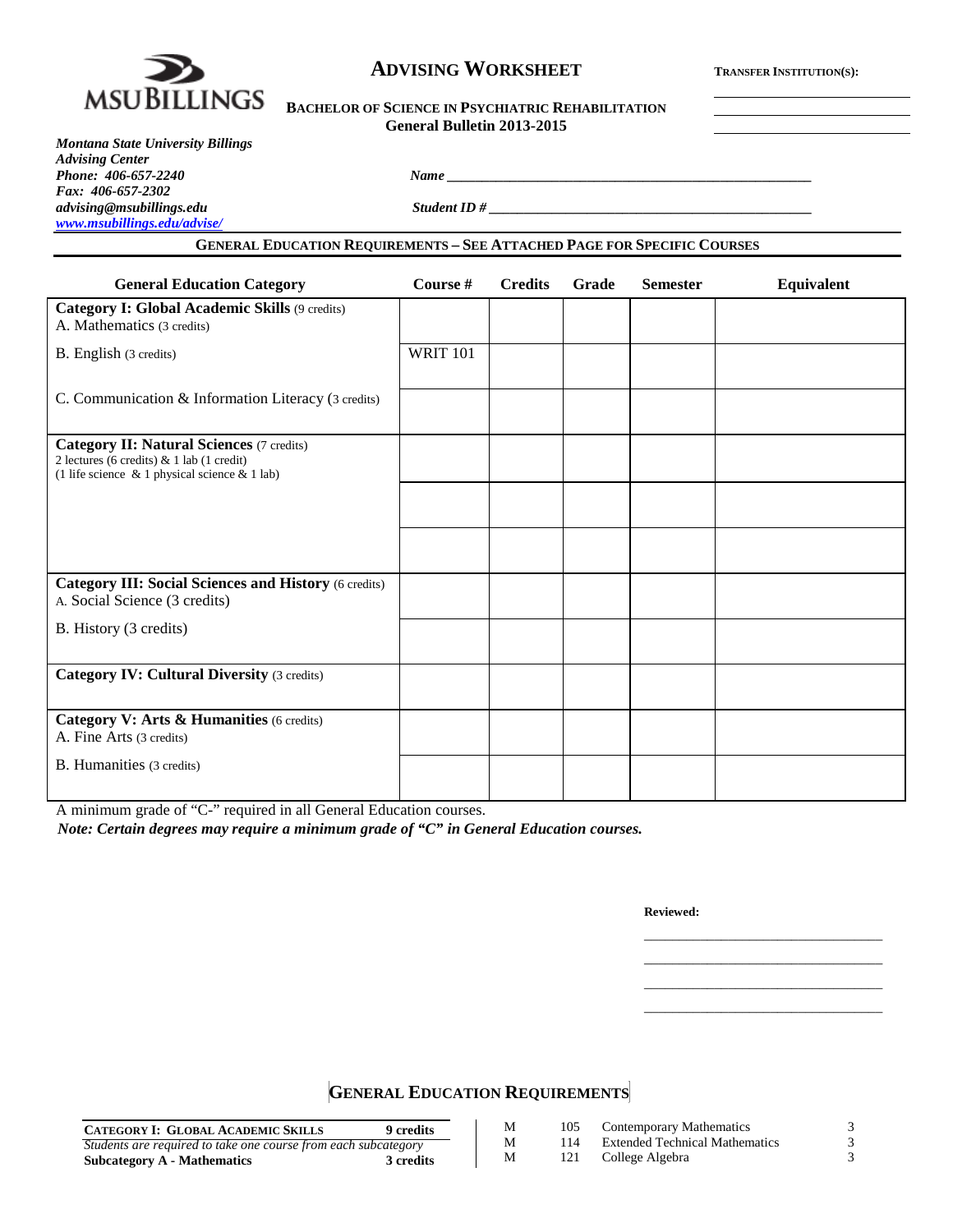| М                                                       | 122 | College Trigonometry                                           | 3         |  |  |  |
|---------------------------------------------------------|-----|----------------------------------------------------------------|-----------|--|--|--|
| М                                                       | 131 | Mathematics for Elementary Teachers II                         | 3         |  |  |  |
| М                                                       | 143 | <b>Finite Mathematics</b>                                      | 4         |  |  |  |
| М                                                       | 171 | Calculus I                                                     | 4         |  |  |  |
| <b>STAT</b>                                             | 141 | <b>Introduction to Statistical Concepts</b>                    | 3         |  |  |  |
| <b>STAT</b>                                             | 216 | Introduction to Statistics                                     | 4         |  |  |  |
| Subcategory B - English                                 |     |                                                                | 3 credits |  |  |  |
| WRIT                                                    | 101 | College Writing I                                              | 3         |  |  |  |
| WRIT                                                    | 121 | Introduction to Technical Writing                              | 3         |  |  |  |
| WRIT                                                    | 122 | Introduction to Business Writing                               | 3         |  |  |  |
| WRIT                                                    | 201 | College Writing II                                             | 3         |  |  |  |
| WRIT                                                    | 220 | Business & Professional Writing                                | 3         |  |  |  |
| WRIT                                                    | 221 | Intermediate Technical Writing                                 | 3         |  |  |  |
|                                                         |     | Subcategory C - Communication & Information Literacy 3 credits |           |  |  |  |
| <b>BMIS</b>                                             | 150 | Computer Literacy                                              | 3         |  |  |  |
| COMX                                                    | 111 | Introduction to Public Speaking                                | 3         |  |  |  |
| <b>COMX</b>                                             | 115 | Introduction to Interpersonal Communication 3                  |           |  |  |  |
| <b>LSCI</b>                                             | 125 | Research in the Information Age                                | 3         |  |  |  |
| CATEGORY II: NATURAL SCIENCES 6 cr. lecture & 1 cr. lab |     |                                                                |           |  |  |  |

*Students are required to take one course from each subcategory and at least one corresponding lab or SCIN 101, 102, 103 & 104*

|             |     | <b>Subcategory A - Life Sciences</b>             | 3-4 credits                      |
|-------------|-----|--------------------------------------------------|----------------------------------|
| <b>BIOB</b> | 101 | Discover Biology                                 | 3                                |
| <b>BIOB</b> | 102 | Discover Biology Lab                             | 1                                |
| <b>BIOB</b> | 160 | Principles of Living Systems                     | 3                                |
| <b>BIOB</b> | 161 | Principles of Living Systems Lab                 | 1                                |
|             |     | <b>Subcategory B – Physical Sciences</b>         | 3-4 credits                      |
| ASTR        | 110 | Introduction to Astronomy                        | 3                                |
| ASTR        | 111 | Introduction to Astronomy Lab                    | 1                                |
| <b>CHMY</b> | 121 | Introduction to General Chemistry                | 3                                |
| <b>CHMY</b> | 122 | Introduction to General Chemistry Lab            | 1                                |
| <b>CHMY</b> | 141 | College Chemistry I                              | 3                                |
| <b>CHMY</b> | 142 | College Chemistry Laboratory I                   | 1                                |
| <b>GEO</b>  | 101 | <b>Introduction to Physical Geology</b>          | 3                                |
| <b>GEO</b>  | 102 | Introduction to Physical Geology Laboratory      | 1                                |
| <b>GPHY</b> | 111 | Introduction to Physical Geography               | 3                                |
| <b>GPHY</b> | 112 | Introduction to Physical Geography Lab           | 1                                |
| PHSX        | 103 | Our Physical World                               | 3                                |
| PHSX        | 104 | Our Physical World Lab                           | 1                                |
| PHSX        | 205 | College Physics I                                | 3                                |
| PHSX        | 206 | College Physics I Lab                            | 1                                |
| PHSX        | 105 | Fundamentals of Phys Sci                         | 3                                |
| <b>PHSX</b> | 106 | Fundamentals of Phys Sci Lab                     | 1                                |
|             |     | Subcategories A and B – Integrated Sciences      | 7 credits                        |
|             |     | SCIN 101, 102, 103 & 104 Integrated Sciences     | $3, \frac{1}{2}, 3, \frac{1}{2}$ |
|             |     | <b>CATEGORY III: SOCIAL SCIENCES AND HISTORY</b> | 6 credits                        |

| Students are required to take one course from each subcategory |     |                                            |           |  |  |  |
|----------------------------------------------------------------|-----|--------------------------------------------|-----------|--|--|--|
|                                                                |     | <b>Subcategory A – Social Sciences</b>     | 3 credits |  |  |  |
| <b>ANTY</b>                                                    | 217 | Physical Anthropology & Archeology         | 3         |  |  |  |
| <b>BGEN</b>                                                    | 105 | <b>Introduction to Business</b>            | 3         |  |  |  |
| <b>COMX</b>                                                    | 106 | Communicating in a Dynamic Workplace       | 3         |  |  |  |
| <b>ECNS</b>                                                    | 201 | Principles of Microeconomics               | 3         |  |  |  |
| <b>ECNS</b>                                                    | 202 | Principles of Macroeconomics               | 3         |  |  |  |
| EDU                                                            | 105 | <b>Education and Democracy</b>             | 3         |  |  |  |
| <b>GPHY</b>                                                    | 141 | Geography of World Regions                 | 3         |  |  |  |
| <b>HTH</b>                                                     | 110 | Personal Health and Wellness               | 3         |  |  |  |
| <b>PSCI</b>                                                    | 220 | Introduction to Comparative Government     | 3         |  |  |  |
| <b>PSCI</b>                                                    | 210 | <b>Introduction to American Government</b> | 3         |  |  |  |
| <b>PSYX</b>                                                    | 100 | Introduction to Psychology                 | 3         |  |  |  |
| <b>PSYX</b>                                                    | 231 | <b>Human Relations</b>                     | 3         |  |  |  |
| <b>SOCI</b>                                                    | 101 | Introduction to Sociology                  | 3         |  |  |  |
| <b>SOCI</b>                                                    | 201 | Social Problems                            | 3         |  |  |  |
|                                                                |     |                                            |           |  |  |  |
| Subcategory B - History                                        |     |                                            | 3 credits |  |  |  |
| <b>HSTA</b>                                                    | 101 | American History I                         | 3         |  |  |  |
| <b>HSTA</b>                                                    | 102 | American History II                        | 3         |  |  |  |
| <b>HSTR</b>                                                    | 101 | <b>Western Civilization I</b>              | 3         |  |  |  |
| <b>HSTR</b>                                                    | 102 | <b>Western Civilization II</b>             | 3         |  |  |  |
| HSTR                                                           | 103 | Honors Western Civilization I              | 3         |  |  |  |
| <b>HSTR</b>                                                    | 104 | Honors Western Civilization II             | 3         |  |  |  |
| <b>PSCI</b>                                                    | 230 | Introduction to International Relations    | 3         |  |  |  |

|               |     | <b>CATEGORY IV: CULTURAL DIVERSITY</b><br>3 credits |   |
|---------------|-----|-----------------------------------------------------|---|
| A&SC/WGSS 274 |     | Women, Culture, and Society                         | 3 |
| <b>ANTY</b>   | 220 | Culture and Society                                 | 3 |
| ARTH          | 160 | Global Visual Culture                               | 3 |
| <b>COMX</b>   | 212 | Introduction to Intercultural Communication         | 3 |
| <b>GPHY</b>   | 121 | Human Geography                                     | 3 |
| HTH           | 270 | Global Health Issues                                | 3 |
| LIT           | 230 | World Literature Survey                             | 3 |
| MUSI          | 207 | World Music                                         | 3 |
| <b>NASX</b>   | 105 | Introduction to Native American Studies             | 3 |
| <b>NASX</b>   | 205 | Native Americans in Contemporary Society            | 3 |
| PHI.          | 271 | Philosophy & Religion of India                      | 3 |
| PHL           | 272 | Philosophy & Religion of China/Tibet/Japan          | 3 |
| <b>REHA</b>   | 201 | Introduction to Diversity in Counseling             | 3 |
| <b>RLST</b>   | 170 | The Religious Quest                                 | 3 |
| <b>SPNS</b>   | 150 | The Hispanic Tradition                              | 3 |

|                                                                |     | <b>CATEGORY V: ARTS &amp; HUMANITIES</b> | 6 credits |  |  |  |  |
|----------------------------------------------------------------|-----|------------------------------------------|-----------|--|--|--|--|
| Students are required to take one course from each subcategory |     |                                          |           |  |  |  |  |
|                                                                |     | Subcategory $A$ – Fine Arts              | 3 credits |  |  |  |  |
| ARTZ                                                           | 101 | Art Fundamentals                         | 3         |  |  |  |  |
| ARTZ                                                           | 105 | Visual Language-Drawing                  | 3         |  |  |  |  |
| ARTZ                                                           | 131 | Ceramics for Non-majors                  | 3         |  |  |  |  |
| <b>CRWR</b>                                                    | 240 | Intro Creative Writing Workshop          | 3         |  |  |  |  |
| FILM                                                           | 160 | Introduction to World Cinema             | 3         |  |  |  |  |
| LIT                                                            | 270 | Film & Literature                        | 3         |  |  |  |  |
| <b>MART</b>                                                    | 260 | Computer Presentation and Animation      | 3         |  |  |  |  |
| MUSI                                                           | 101 | <b>Enjoyment of Music</b>                | 3         |  |  |  |  |
| MUSI                                                           | 114 | Band: MSUB Symphonic                     | 1         |  |  |  |  |
| MUSI                                                           | 131 | Jazz Ensemble I: MSUB                    | 1         |  |  |  |  |
| MUSI                                                           | 147 | Choral Ensemble: University Chorus       | 1         |  |  |  |  |
| <b>THTR</b>                                                    | 101 | Introduction to Theatre                  | 3         |  |  |  |  |
| THTR                                                           | 120 | Introduction to Acting I                 | 3         |  |  |  |  |
|                                                                |     | <b>Subcategory B - Humanities</b>        | 3 credits |  |  |  |  |
| <b>ARTH</b>                                                    | 150 | Introduction to Art History              | 3         |  |  |  |  |
| <b>HONR</b>                                                    | 111 | Perspectives and Understanding           | 3         |  |  |  |  |
| LIT                                                            | 110 | Introduction to Literature               | 3         |  |  |  |  |
| <b>LIT</b>                                                     | 240 | The Bible as Literature                  | 3         |  |  |  |  |
| PHL                                                            | 110 | Introduction to Ethics                   | 3         |  |  |  |  |
| PHL                                                            | 111 | Philosophies of Life                     | 3         |  |  |  |  |
|                                                                |     |                                          |           |  |  |  |  |

**Total 31**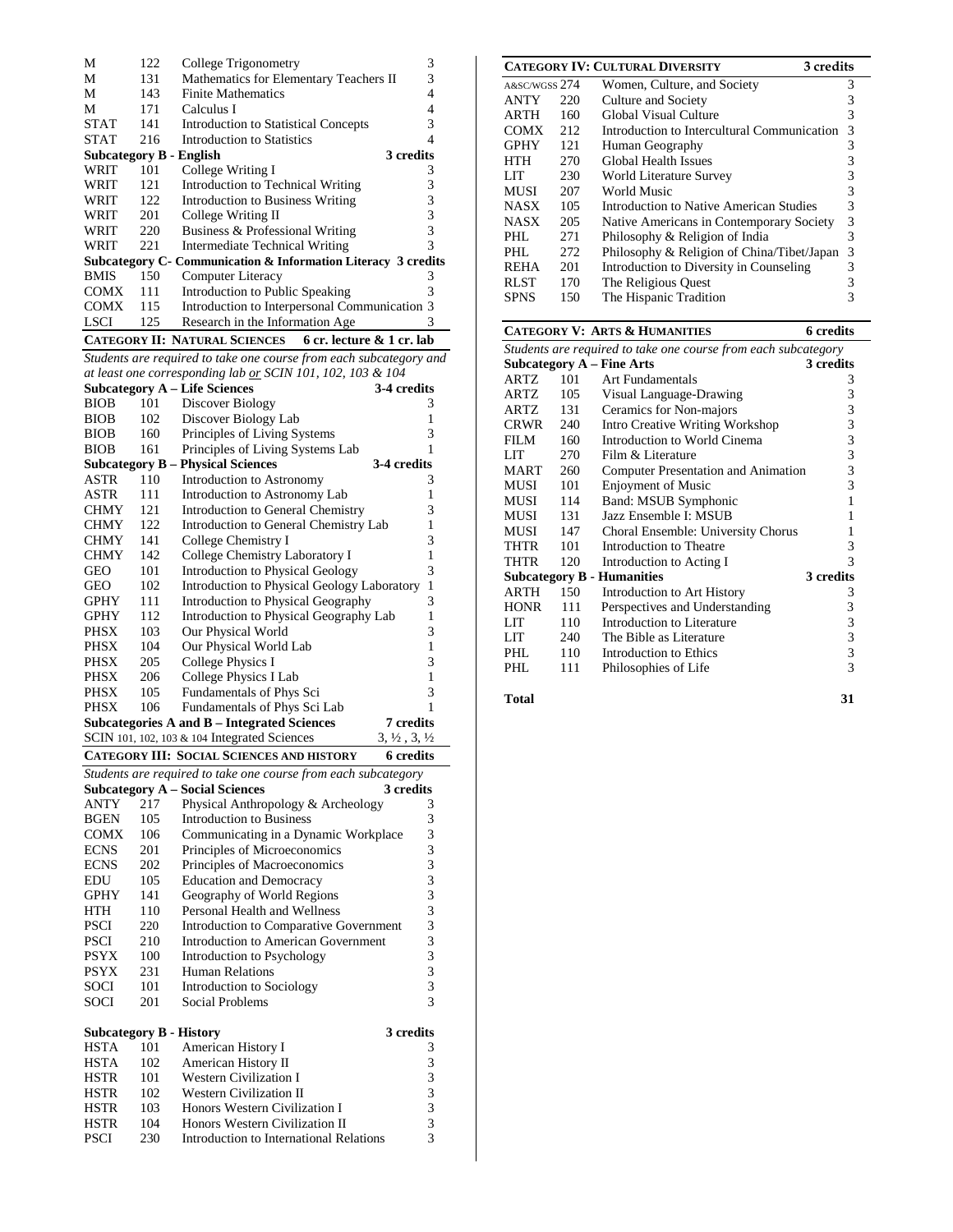| `ourse                                                              | <b>Predits</b> | Grade | Semester | Equivalent |
|---------------------------------------------------------------------|----------------|-------|----------|------------|
| A minimum grade of C- or better is required in all major coursework |                |       |          |            |

| <b>Core Requirements</b> |     |                                                                             |   |  |  |
|--------------------------|-----|-----------------------------------------------------------------------------|---|--|--|
| *REHA                    | 201 | Introduction to Diversity in Counseling                                     |   |  |  |
| <b>REHA</b>              | 216 | Psychosocial Aspects of Disability, Addiction, and<br><b>Rehabilitation</b> | 3 |  |  |
| <b>REHA</b>              | 301 | Principles of Counseling and Group Therapy                                  |   |  |  |
| <b>HS</b>                | 345 | Legal, Ethical and Professional Issues in the Human<br><b>Services</b>      | 3 |  |  |
| <b>REHA</b>              | 406 | Assessment in Human Service and Addiction<br>Programs                       |   |  |  |
| <b>REHA</b>              | 498 | Internship                                                                  | 6 |  |  |

# **Rehabilitation-Addiction Counseling Emphasis**

| HS          | 335 | Introduction to Counseling                                      |  |  |
|-------------|-----|-----------------------------------------------------------------|--|--|
| HS          | 385 | Behavioral Pharmacology and Human Services                      |  |  |
| <b>HS</b>   | 483 | Introduction to Addiction Counseling                            |  |  |
| <b>HTH</b>  | 411 | Alcohol, Tobacco and Other Drug Prevention                      |  |  |
| <b>REHA</b> | 425 | Psychiatric Rehabilitation and Co-Occurring<br><b>Disorders</b> |  |  |
| <b>REHA</b> | 499 | Capstone: Addiction Treatment Planning and<br>Documentation     |  |  |

**Restricted Electives** - A minimum of 12 credits – at least one course from each of the following areas - must be selected in consultation with the faculty advisor.

#### *Rehabilitation* **(select one)**

| <b>REHA</b>                    | 216     | Psychosocial Aspects of Disability, Addiction and<br>Rehabilitation | 3 |  |  |  |
|--------------------------------|---------|---------------------------------------------------------------------|---|--|--|--|
| <b>REHA</b>                    | 418     | Counseling for Loss and Bereavement                                 | 3 |  |  |  |
| <b>REHA</b>                    | 453     | Case Management and Community Resources                             | 3 |  |  |  |
| <b>REHA</b>                    | 498     | Internship                                                          | 6 |  |  |  |
| <b>Psychology</b> (select one) |         |                                                                     |   |  |  |  |
| <b>PSYX</b>                    | 332     | <b>Adult Psychology</b>                                             | 3 |  |  |  |
| <b>PSYX</b>                    | 333     | Psychology of Aging                                                 | 3 |  |  |  |
| <b>PSYX</b>                    | 340     | Abnormal Psychology                                                 | 3 |  |  |  |
| <b>PSYX</b>                    | 370/371 | Psychology of Learning w/Lab                                        | 4 |  |  |  |
| Sociology (select one)         |         |                                                                     |   |  |  |  |

| A&SC        | 274/ | Women, Culture, Society                 |  |  |
|-------------|------|-----------------------------------------|--|--|
| <b>WGSS</b> | 274  |                                         |  |  |
| <b>SOCI</b> | 344  | Sociology of Race and Ethnicity         |  |  |
| <b>SOCI</b> | 380  | Survey of Health and Medicine           |  |  |
| SOCI/       | 382/ | Social Psychology and Social Structure/ |  |  |
| <b>PSYX</b> | 360  | Social Psychology                       |  |  |

## **Other Courses**